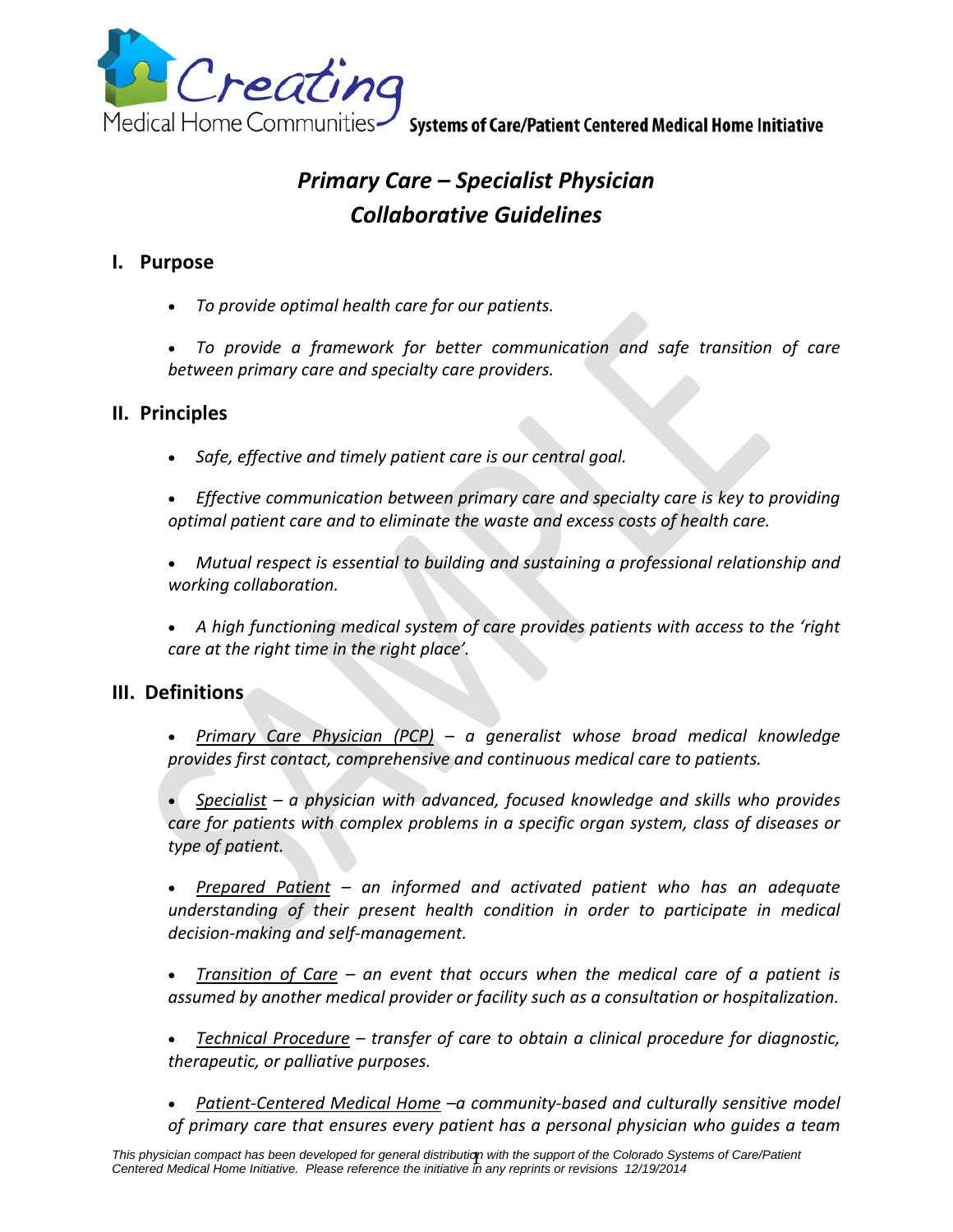*of health professionals to provide the patient with accessible, coordinated, comprehensive and continuous health care across all stages of life.*

 *Patient Goals – health goals determined by the patient after thorough discussion of the diagnosis, prognosis, treatment options, and expectations taking into consideration the patient's psychosocial and personal needs.*

 *Medical Neighborhood – a system of care that integrates the PCMH with the medical community through enhanced, bidirectional communication and collaboration on behalf of the patient.* 

## *Types of Transitions of Care*

*Pre‐consultation exchange – communication between the generalist and specialist to:*

*1. Answer a clinical question and/or determine the necessity of a formal consultation.*

*2. Facilitate timely access and determine the urgency of referral to specialty care.*

*3. Facilitate the diagnostic evaluation of the patient prior to a specialty assessment.*

 *Formal Consultation (Advice) – a request for an opinion and/or advice on a discrete question regarding a patient's diagnosis, diagnostic results, procedure, treatment or prognosis with the intention that the care of the patient will be transferred back to the PCP after one or a few visits. The specialty practice would provide a detailed report on the diagnosis and care recommendations and not manage the condition. This report may include an opinion on the appropriateness of co‐management.*

 *Complete transfer of care to specialist for entirety of care (Specialty Medical Home Network) – due to the complex nature of the disorder or consuming illness that affects multiple aspects of the patient's health and social function, the specialist assumes the total care of the patient and provides first contact, ready access, continuous care, comprehensive and coordinated medical services with links to community resources as outlined by the "Joint Principles" and meeting the requirements of NCQA PPC‐PCMH recognition.*

 *Co‐management – where both primary care and specialty care providers actively contribute to the patient care for a medical condition and define their responsibilities including first contact for the patient, drug therapy, referral management, diagnostic testing, patient education, care teams, patient follow‐up, monitoring, as well as, management of other medical disorders.*

 *Co‐management with Shared management for the disease ‐‐ the specialist shares long‐term management with the primary care physician for a patient's referred*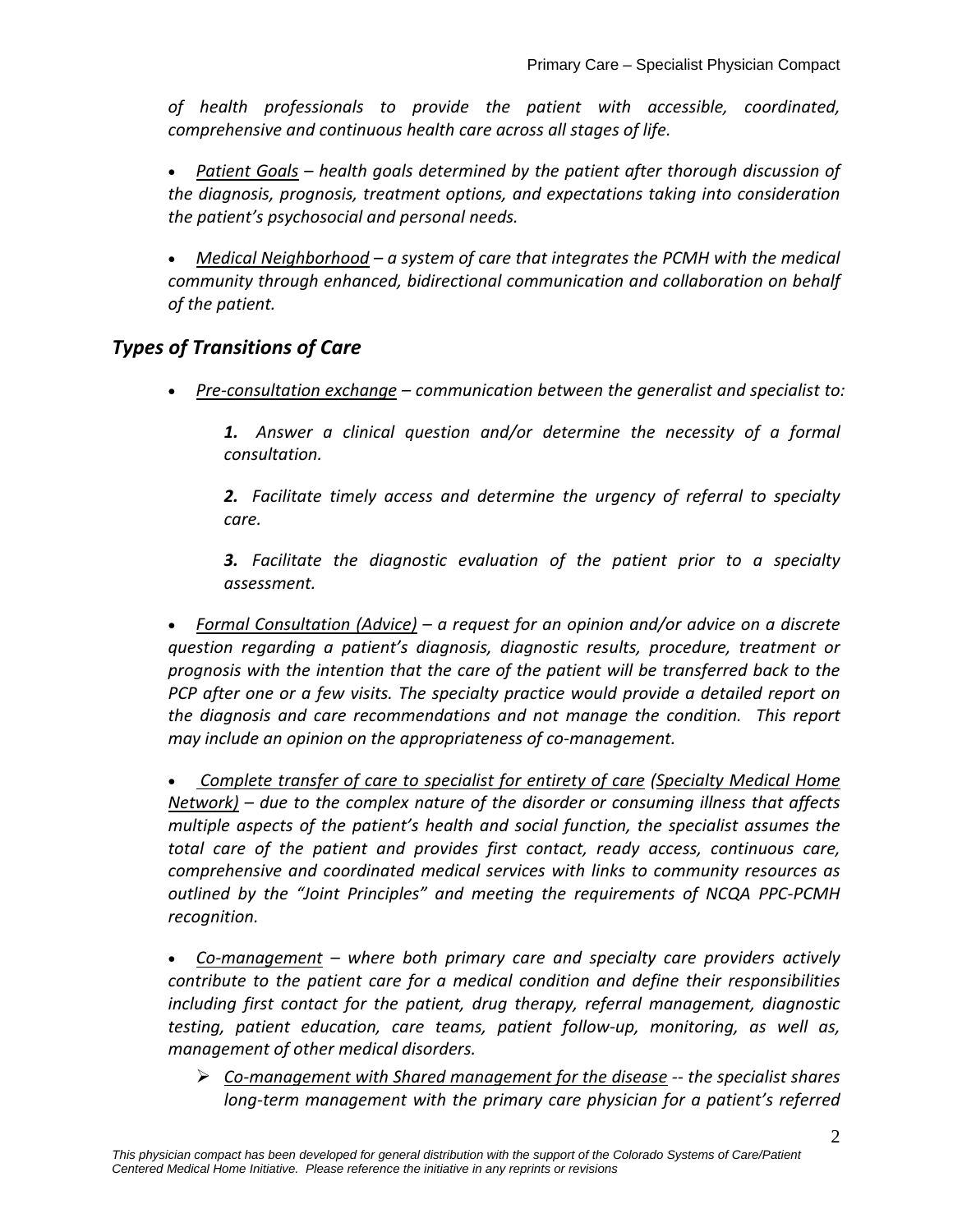*condition and provides expert advice, guidance and periodic follow‐up for one specific condition. Both the PCMH and specialty practice are responsible to define and agree on mutual responsibilities regarding the care of the patient. In general, the specialist will provide expert advice, but will not manage the condition day to day.*

- *Co‐management with Principal Care for the Disease (Referral) – the specialist assumes responsibility for the long‐term, comprehensive management of a patient's referred medical/surgical condition. The PCMH continues to receive consultation reports and provides input on secondary referrals and quality of life/treatment decision issues. The generalist continues to care for all other aspects of patient care and new or other unrelated health problems and remains the first contact for the patient.*
- *Co‐management with Principal Care for the Patient (Consuming illness) – this is a subset of referral when for a limited time due to the nature and impact of the disease, the specialist practice becomes first contact for care until the crisis or treatment has stabilized or completed. The PCMH remains active in bi‐directional information, providing input on secondary referrals and other defined areas of care.*
- *Emergency care – medical or surgical care obtained on an urgent or emergent basis.*

## **IV. Mutual Agreement for Care Management**

- Review tables and determine which services you can provide.
- The *Mutual Agreement* section of the tables reflect the core elements of the PCMH and Medical Neighborhood and outline expectations from both primary care and specialty care providers.
- The *Expectations* section of the tables provides flexibility to choose what services can be provided depending on the nature of your practice and working arrangement with PCP or specialist.
- The *Additional Agreements/Edits* section provides an area to add, delete or modify expectations.
- After appropriate discussion, the representative provider checks each box that applies to the commitment of their practice.
- When patients self-refer to specialty care, processes should be in place to determine the patient's overall needs and reintegrate further care with the PCMH, as appropriate.
- The agreement is waived during emergency care or other circumstances that preclude following these elements in order to provide timely and necessary medical care to the patient.
- Each provider should agree to an open dialogue to discuss and correct real or perceived breaches of this agreement, as well as, on the format and venue of this discussion.
- Optimally, this agreement should be reviewed every 2 years.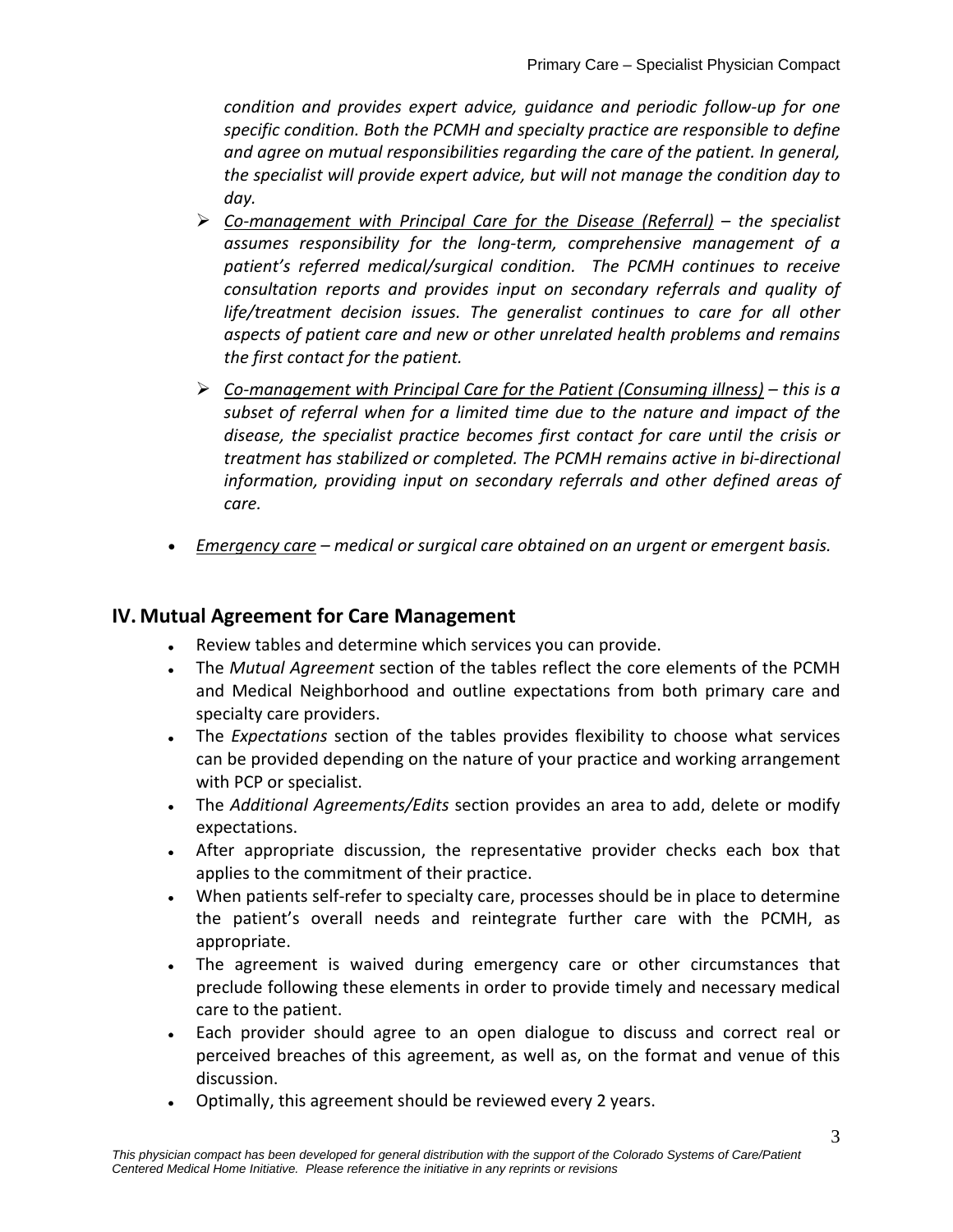## **Transition of Care**

## *Mutual Agreement*

- Maintain accurate and up‐to‐date clinical record.
- When available and clinically practical, agree to standardized demographic and clinical information format such as the Continuity of Care Record [CCR] or Continuity of Care Document [CCD]
- Ensure safe and timely transfer of care of a prepared patient.

## *Expectations*

| <b>Primary Care</b>                                                                                            | <b>Specialty Care</b>                                                                                 |
|----------------------------------------------------------------------------------------------------------------|-------------------------------------------------------------------------------------------------------|
| PCP maintains complete and up-to-<br>ப<br>date clinical record including                                       | Determines and/or confirms<br>insurance eligibility                                                   |
| demographics.<br>Transfers information as outlined in<br>$\mathsf{L}$<br>Patient Transition Record.            | Identifies a specific referral contact<br>person to communicate with the<br><b>PCMH</b>               |
| Orders appropriate studies that<br>$\Box$<br>would facilitate the specialty visit.                             | When PCP is uncertain of<br>appropriate laboratory or imaging                                         |
| Provides patient with specialist<br>$\Box$<br>contact information and expected<br>timeframe for appointment.   | diagnostics, assist PCP prior to the<br>appointment regarding appropriate<br>pre-referral work-up.    |
| Informs patient of need, purpose<br>⊔<br>(specific question), expectations<br>and goals of the specialty visit | Informs patient of need, purpose,<br>expectations and goals of<br>hospitalization or other transfers. |
| Patient/family in agreement with<br>ப<br>referral, type of referral and<br>selection of specialist             | Notifies referring provider of<br>inappropriate referrals and explains<br>reasons.                    |

Additional agreements/edits: \_\_\_\_\_\_\_\_\_\_\_\_\_\_\_\_\_\_\_\_\_\_\_\_\_\_\_\_\_\_\_\_\_\_\_\_\_\_\_\_\_\_\_\_\_\_\_\_\_\_\_\_

\_

\_\_\_\_\_\_\_\_\_\_\_\_\_\_\_\_\_\_\_\_\_\_\_\_\_\_\_\_\_\_\_\_\_\_\_\_\_\_\_\_\_\_\_\_\_\_\_\_\_\_\_\_\_\_\_\_\_\_\_\_\_\_\_\_\_\_\_\_\_\_\_\_\_\_\_\_\_\_

\_\_\_\_\_\_\_\_\_\_\_\_\_\_\_\_\_\_\_\_\_\_\_\_\_\_\_\_\_\_\_\_\_\_\_\_\_\_\_\_\_\_\_\_\_\_\_\_\_\_\_\_\_\_\_\_\_\_\_\_\_\_\_\_\_\_\_\_\_\_\_\_\_\_\_\_\_\_

\_\_\_\_\_\_\_\_\_\_\_\_\_\_\_\_\_\_\_\_\_\_\_\_\_\_\_\_\_\_\_\_\_\_\_\_\_\_\_\_\_\_\_\_\_\_\_\_\_\_\_\_\_\_\_\_\_\_\_\_\_\_\_\_\_\_\_\_\_\_\_\_\_\_\_\_\_\_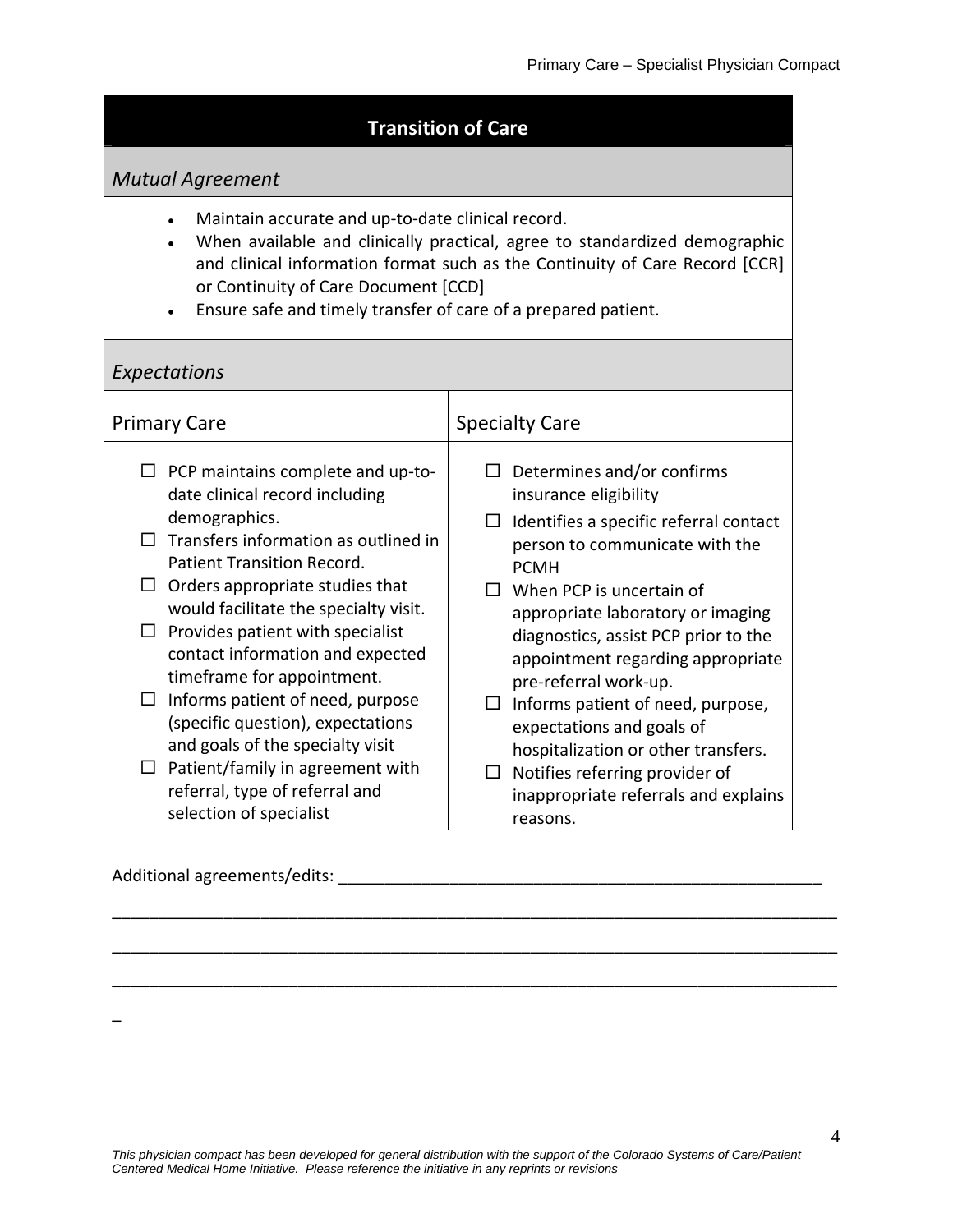#### **Access**

## *Mutual Agreement*

- Be readily available for urgent help to both the physician and patient.
- Provide adequate visit availability.
- Be prepared to respond to urgencies.
- Offer reasonably convenient office facilities and hours of operation.
- Provide alternate back-up when unavailable for urgent matters.
- When available and clinically practical, provide a secure email option for communication with established patients and/or providers.

#### *Expectations* Primary Care Specialty Care  $\square$  Communicate with patients who "no‐show" to specialists.  $\Box$  Determines reasonable time frame for specialist appointment. □ Notifies PCP of first visit 'no-shows' or other actions that place patient in jeopardy.  $\square$  Schedule patient's first appointment with requested physician.  $\Box$  Provides PCP with list of practice physicians who agree to compact principles.

\_\_\_\_\_\_\_\_\_\_\_\_\_\_\_\_\_\_\_\_\_\_\_\_\_\_\_\_\_\_\_\_\_\_\_\_\_\_\_\_\_\_\_\_\_\_\_\_\_\_\_\_\_\_\_\_\_\_\_\_\_\_\_\_\_\_\_\_\_\_\_\_\_\_\_\_\_\_

\_\_\_\_\_\_\_\_\_\_\_\_\_\_\_\_\_\_\_\_\_\_\_\_\_\_\_\_\_\_\_\_\_\_\_\_\_\_\_\_\_\_\_\_\_\_\_\_\_\_\_\_\_\_\_\_\_\_\_\_\_\_\_\_\_\_\_\_\_\_\_\_\_\_\_\_\_\_

#### Additional agreements/edits: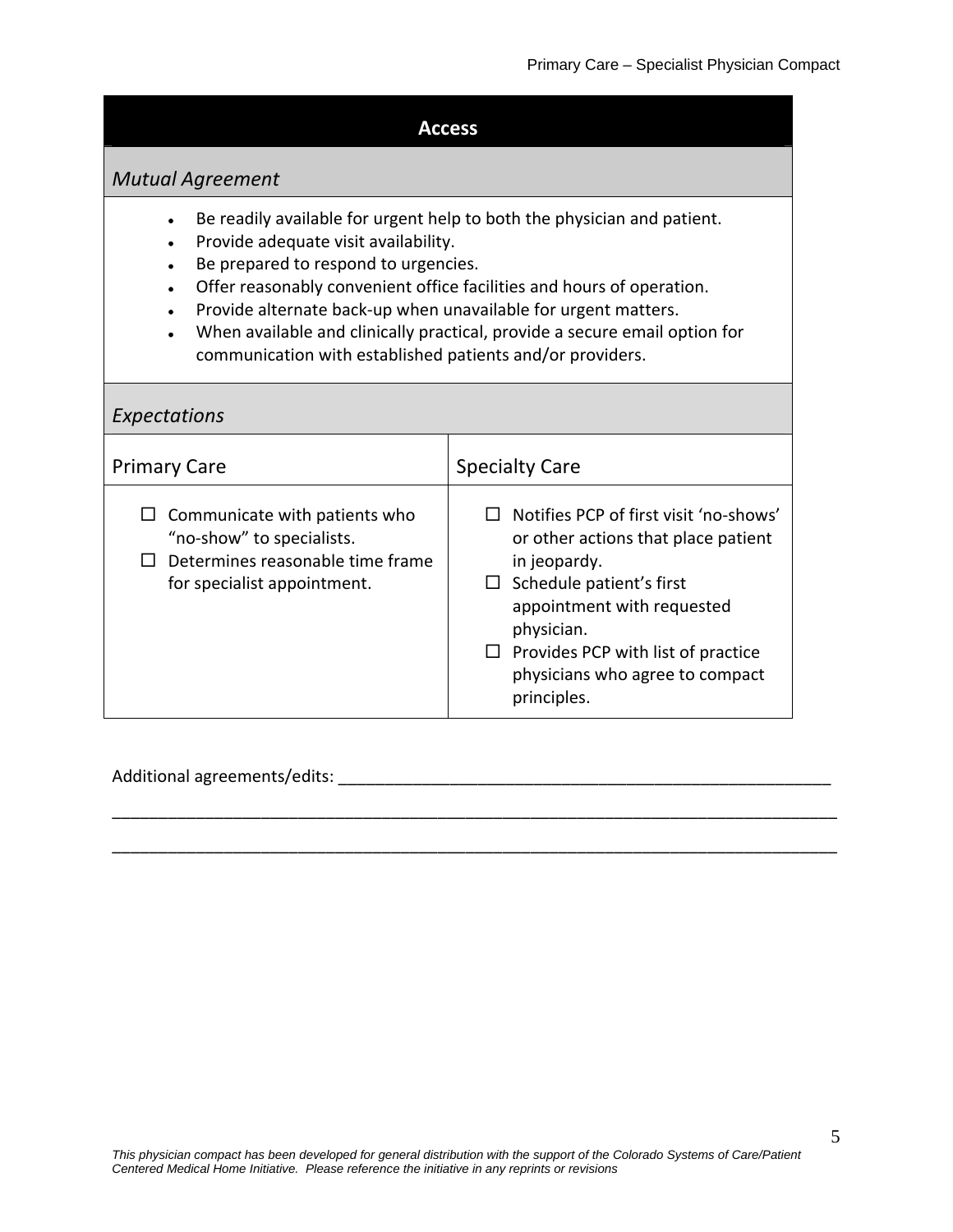## **Collaborative Care Management**

## *Mutual Agreement*

- Define responsibilities between PCP, specialist and patient.
- Clarify who is responsible for specific elements of care (drug therapy, referral management, diagnostic testing, care teams, patient calls, patient education, monitoring, follow‐up).
- Maintain competency and skills within scope of work and standard of care.
- Give and accept respectful feedback when expectations, guidelines or standard of care are not met
- Agree on type of care that best fits the patient's needs.

#### *Expectations* Primary Care Specialty Care  $\Box$  Follows the principles of the Patient Centered Medical Home or Medical Home Index.  $\Box$  Manages the medical problem to the extent of the PCP's scope of practice, abilities and skills.  $\Box$  Follows standard practice guidelines or performs therapeutic trial of therapy prior to referral, when appropriate, following evidence‐based guidelines.  $\Box$  Resumes care of patient as outlined by specialist, assumes responsibility and incorporates care plan recommendations into the overall care of the patient.  $\Box$  Shares data with specialist in timely manner including pertinent consultations or care plans from other care providers.  $\Box$  Reviews information sent by PCP and addresses provider and patient concerns.  $\square$  Confers with PCP or establishes other protocol before orders additional services outside practice guidelines. Obtains proper prior authorization.  $\Box$  Confers with PCP before refers to secondary/tertiary specialists for problems within the PCP scope of care and , when appropriate, uses a preferred list to refer when problems are outside PCP scope of care. Obtains proper prior authorization when needed.  $\Box$  Sends timely reports to PCP and shares data with care team as outlined in the Transition of Care Record.  $\Box$  Notifies the PCP office or designated personnel of major interventions, emergency care or hospitalizations.  $\Box$  Prescribes pharmaceutical therapy in line with insurance formulary with preference to generics when available and if appropriate to patient needs.  $\square$  Provides useful and necessary education/guidelines/protocols to PCP, as needed

#### Additional agreements/edits: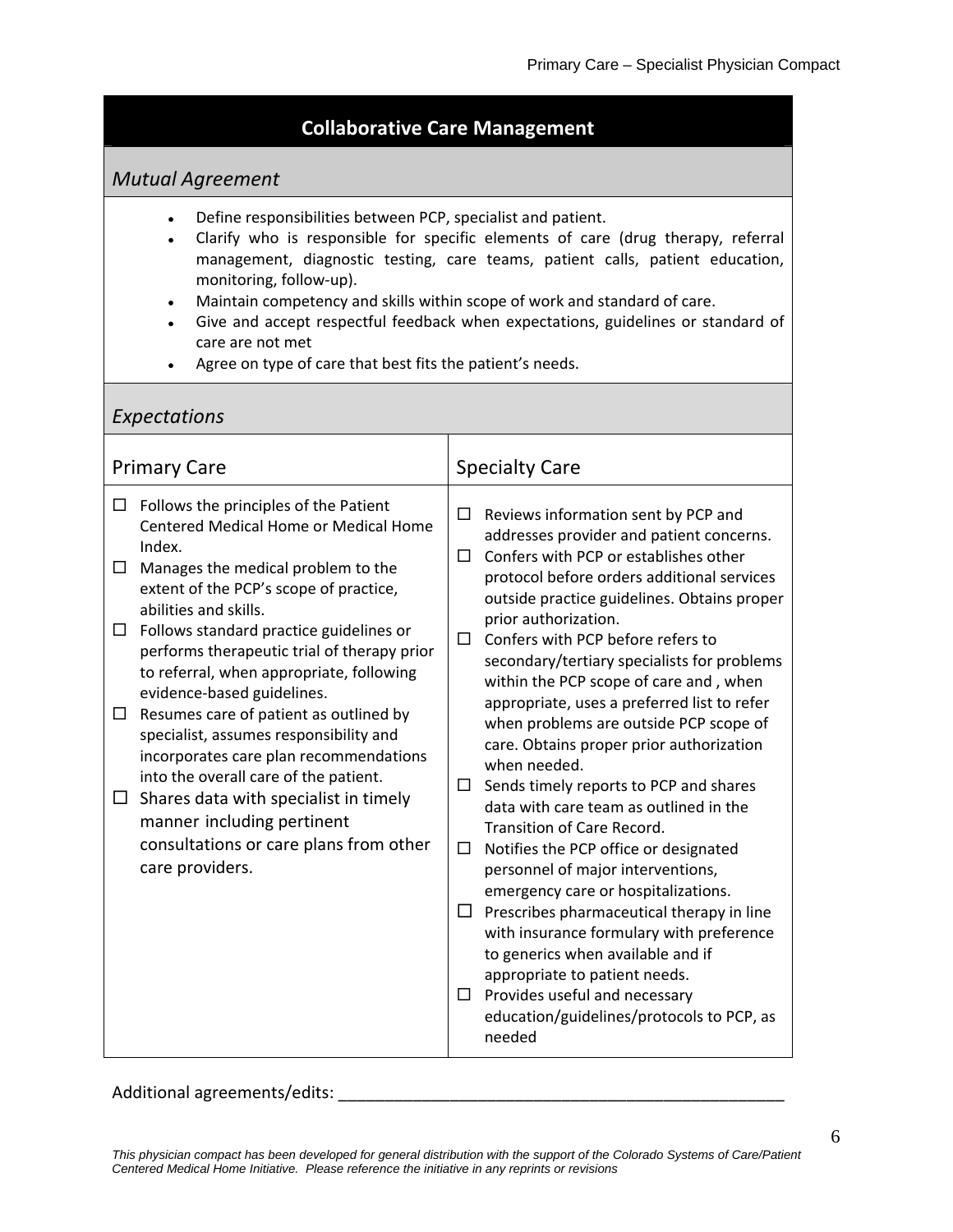| <b>Patient Communication</b> |
|------------------------------|

\_\_\_\_\_\_\_\_\_\_\_\_\_\_\_\_\_\_\_\_\_\_\_\_\_\_\_\_\_\_\_\_\_\_\_\_\_\_\_\_\_\_\_\_\_\_\_\_\_\_\_\_\_\_\_\_\_\_\_\_\_\_\_\_\_\_\_\_\_\_\_\_\_

#### *Mutual Agreement*

- Consider patient/family choices in care management, diagnostic testing and treatment plan.
- Provide to and obtain informed consent from patient according to community standards.
- Explores patient issues on quality of life in regards to their specific medical condition and shares this information with the care team.

#### *Expectations*

| <b>Primary Care</b>                                                                                                                                                                                                                                                                       | <b>Specialty Care</b>                                                                                                                                                                                                                                                                                                                                                                         |
|-------------------------------------------------------------------------------------------------------------------------------------------------------------------------------------------------------------------------------------------------------------------------------------------|-----------------------------------------------------------------------------------------------------------------------------------------------------------------------------------------------------------------------------------------------------------------------------------------------------------------------------------------------------------------------------------------------|
| Explains, clarifies, and secures mutual<br>agreement with patient on<br>recommended care plan.<br>Assists patient in identifying their<br>treatment goals.<br>Engages patient in the Medical Home<br>concept. Identifies whom the patient<br>wishes to be included in their care<br>team. | $\Box$ Informs patient of diagnosis, prognosis<br>and follow-up recommendations.<br>Provides educational material and<br>resources to patient when appropriate.<br>Recommends appropriate follow-up<br>ப<br>with PCP.<br>Be available to the patient discuss<br>ப<br>questions or concerns regarding the<br>consultation or their care<br>management.<br>Participates with patient care team. |

\_\_\_\_\_\_\_\_\_\_\_\_\_\_\_\_\_\_\_\_\_\_\_\_\_\_\_\_\_\_\_\_\_\_\_\_\_\_\_\_\_\_\_\_\_\_\_\_\_\_\_\_\_\_\_\_\_\_\_\_\_\_\_\_\_\_\_\_\_\_\_\_\_\_\_\_\_\_

\_\_\_\_\_\_\_\_\_\_\_\_\_\_\_\_\_\_\_\_\_\_\_\_\_\_\_\_\_\_\_\_\_\_\_\_\_\_\_\_\_\_\_\_\_\_\_\_\_\_\_\_\_\_\_\_\_\_\_\_\_\_\_\_\_\_\_\_\_\_\_\_\_\_\_\_\_\_

\_\_\_\_\_\_\_\_\_\_\_\_\_\_\_\_\_\_\_\_\_\_\_\_\_\_\_\_\_\_\_\_\_\_\_\_\_\_\_\_\_\_\_\_\_\_\_\_\_\_\_\_\_\_\_\_\_\_\_\_\_\_\_\_\_\_\_\_\_\_\_\_\_\_\_\_\_\_

\_\_\_\_\_\_\_\_\_\_\_\_\_\_\_\_\_\_\_\_\_\_\_\_\_\_\_\_\_\_\_\_\_\_\_\_\_\_\_\_\_\_\_\_\_\_\_\_\_\_\_\_\_\_\_\_\_\_\_\_\_\_\_\_\_\_\_\_\_\_\_\_\_\_\_\_\_\_

#### Additional agreements/edits: \_\_\_\_\_\_\_\_\_\_\_\_\_\_\_\_\_\_\_\_\_\_\_\_\_\_\_\_\_\_\_\_\_\_\_\_\_\_\_\_\_\_\_\_\_\_\_\_\_\_\_\_\_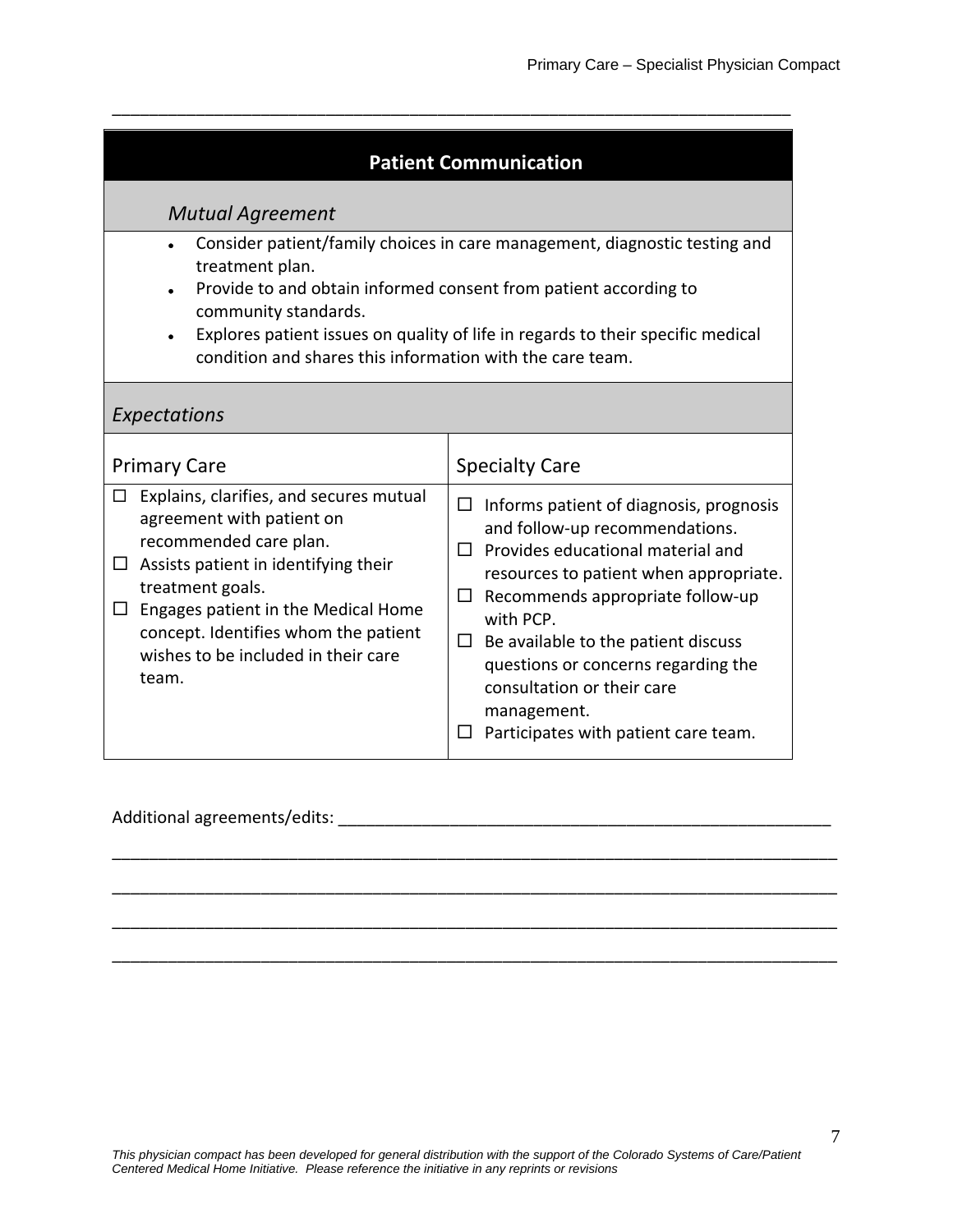## **V. Appendix**

## **PCP Patient Transition Record**

**1.** Practice details – PCP, PCMH level, contact numbers (regular, emergency)

**2.** Patient demographics ‐‐ Patient name, identifying and contact information, insurance information, PCP designation and contact information.

**3.** Diagnosis ‐‐ ICD‐9 code

**4.** Query/Request – a clear clinical reason for patient transfer and anticipated goals of care and interventions.

- **5.** Clinical Data ‐‐
	- **problem list**
	- medical and surgical history
	- **ulterat** medication
	- **ulle** immunizations
	- **allergy/contraindication list**
	- care plan
	- **P** relevant notes
	- **Pertinent labs and diagnostics tests**
	- patient cognitive status
	- caregiver status
	- advanced directives
	- **I** list of other providers
- **6.** Type of transition of care.
	- **Consultation**
	- Co-management
		- Principal care
		- Consuming illness
		- Shared care
	- Specialty Medical Home Network (complete transition of care to specialist practice)
	- **Technical procedure**
- **7.** Visit status -- routine, urgent, emergent (specify time frame).
- **8.** Communication and follow‐up preference phone, letter, fax or e‐mail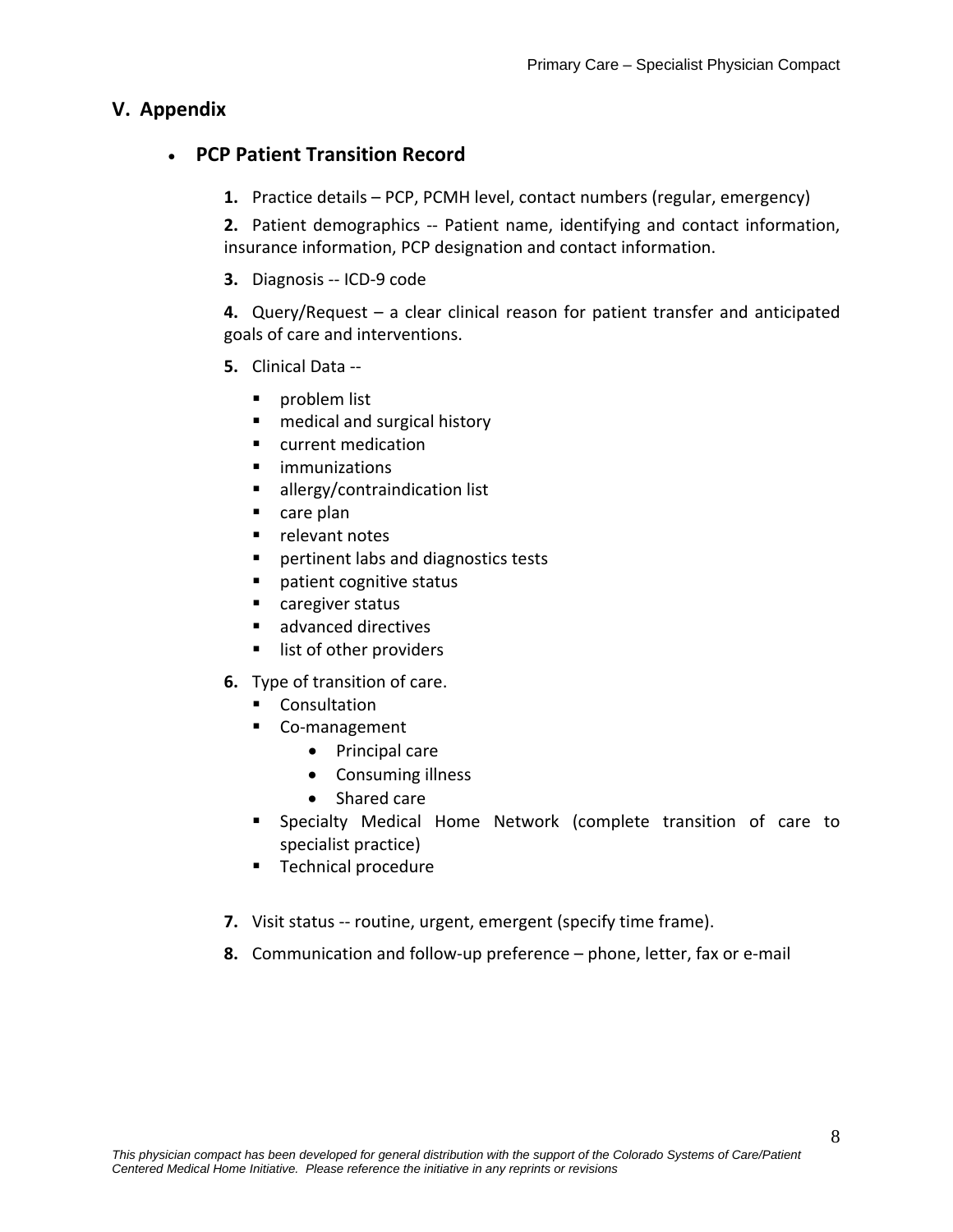## **Specialist Patient Transition Record ‐‐Initial**

- 1. Practice details Specialist name, contact numbers (regular, emergency)
- 2. Patient demographics ‐‐ Patient name, identifying and contact information, insurance information, PCP designation.
- 3. Communication preference phone, letter, fax or e‐mail
- 4. Diagnoses (ICD‐9 codes)
- 5. Clinical Data problem list, medical/surgical history, current medication, labs and diagnostic tests, list of other providers.
- 6. Recommendations communicate opinion and recommendations for further diagnostic testing/imaging, additional referrals and/or treatment. Develop an evidence‐based care plan with responsibilities and expectations of the BHP and primary care physician that clearly outline:
	- **1. A‐** ssessment:

New/changed primary and secondary diagnoses with ICD 9/10 codes, controlled vs. uncontrolled.

**2. D‐** ecision‐making:

Supportive evidence and logic for diagnosis, differential diagnosis and rationale for medication treatment or cognitive therapies.

**3. A‐** dvice to patient and patient goals:

Summarize information, patient education and community resources provided to patient. Specify patient goals and methods to activate/engage patient in their care.

**4. P‐** lan:

Recommended treatment plan and expectations with timeline of future tests or secondary referrals and who is responsible to institute, coordinate, follow‐up and manage the information.

**5. T‐** ask List:

Outline next steps in treatment and who is responsible for each task; specify when does patient return to the PCP.

- 7. Technical Procedure summarize the need for procedure, risks/benefits, the informed consent and procedure details with timely communication of findings and recommendations.
- 8. Follow‐up status Specify time frame for next appointment to PCP and specialist. Define collaborative relationship and individual responsibilities.
	- **1.** Consultation
	- **2.** Co‐management
		- Principal care
		- Shared care
		- Consuming illness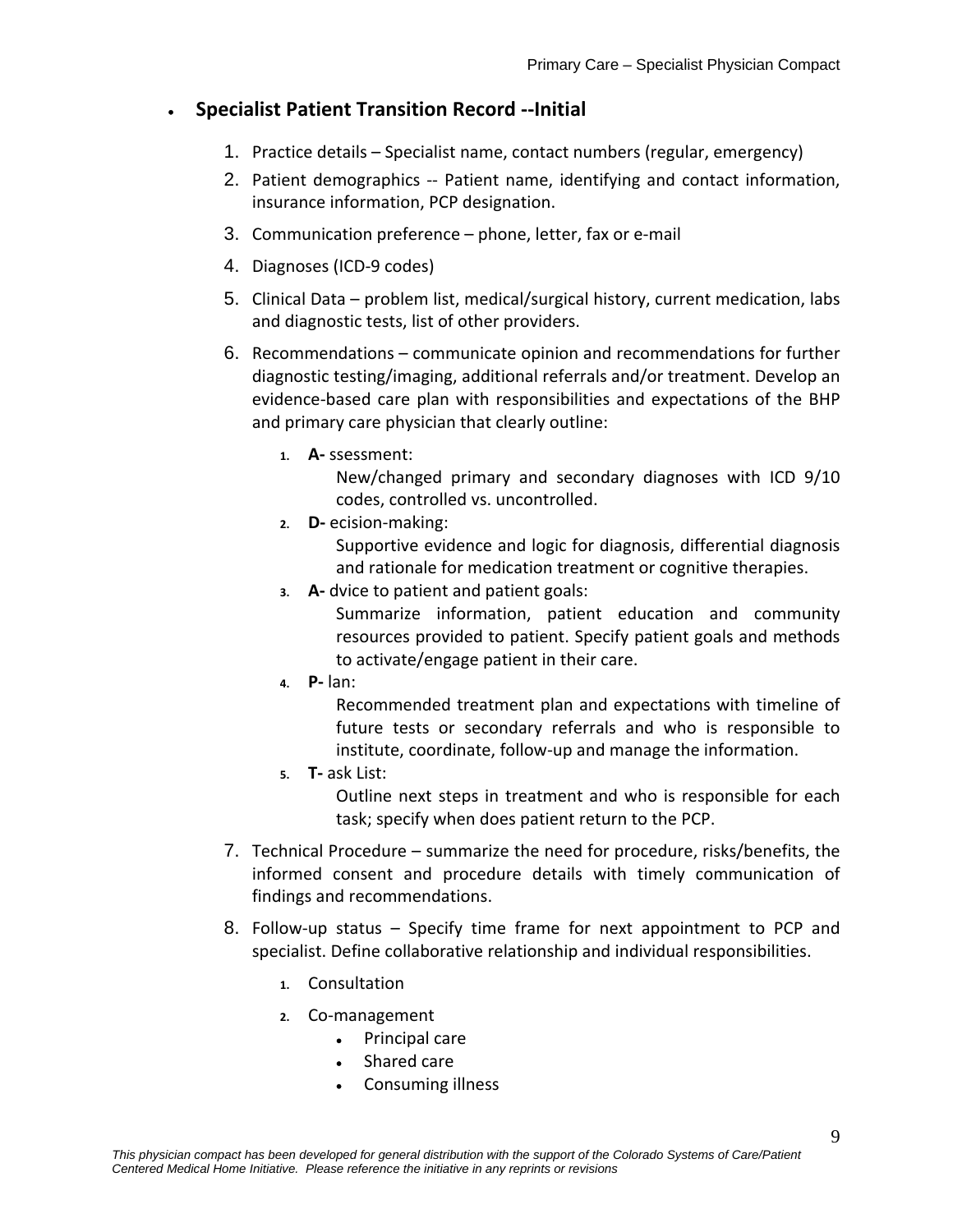- **3.** Specialty Medical Home Network (complete transition of care to specialist practice)
- **4.** Technical procedure

#### **Specialist Patient Transition Record ‐‐ Follow‐up**

- **2.** Practice details Specialist name, contact numbers
- **3.** Patient demographics ‐‐ Patient name, DOB, PCP designation.
- **4.** Clinical Data –interval history and pertinent exam, current medication and allergies list, new labs and diagnostic tests.
- **5.** Diagnoses (ICD‐9 codes)
	- 1. Note new or changed diagnoses
	- 2. New or current secondary diagnoses.
- **6.** Care Plan Recommendations
	- 1. Communicate opinion and recommendations for diagnosis, further diagnostic testing/imaging, additional referrals and/or treatment.
		- **1.** Technical Procedure summarize the need for procedure, risks/benefits, with timely communication of findings and recommendations.
	- 2. Develop an evidence-based care plan that clearly specifies responsibilities and expectations of the specialist and primary care physician:
		- **1.** Medication or medical equipment changes, refills and monitoring responsibility.
		- **2.** Recommended timeline of future tests, procedures or secondary referrals and who is responsible to institute, coordinate, follow‐up and manage the information.
		- **3.** Community or medical resources obtained or needed such as Home Health, Social Services, Physical Therapy, etc.
		- **4.** Patient goals
			- Outline education and consultation provided to patient on med/surgical condition, prognosis and management and summarize their desired outcome/needs/goals/expectations and understanding.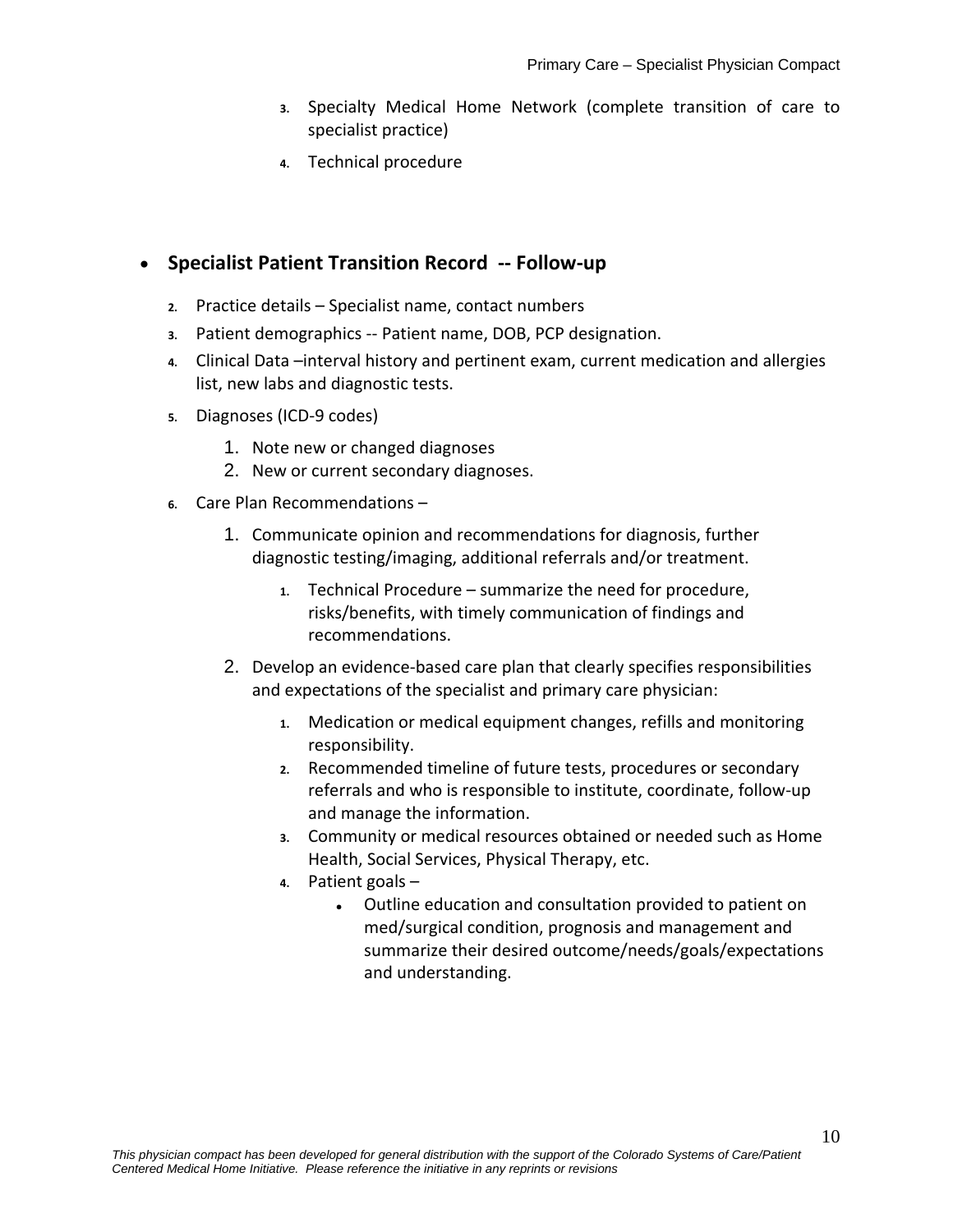- 3. Specify Follow‐up status
	- 1. Specify Transition of care status Consultation, Co-management (shared care, principle care, consuming illness), Technical procedure
	- **2.** Specify preference for bi‐directional communication (phone, letter, fax or e-mail) – how does specialist prefer to send information to PCP and how does specialist want to be contacted by PCP.
	- **3.** Specify time frame for next appointment to PCP
	- **4.** Specify time frame for next appointment to specialist.